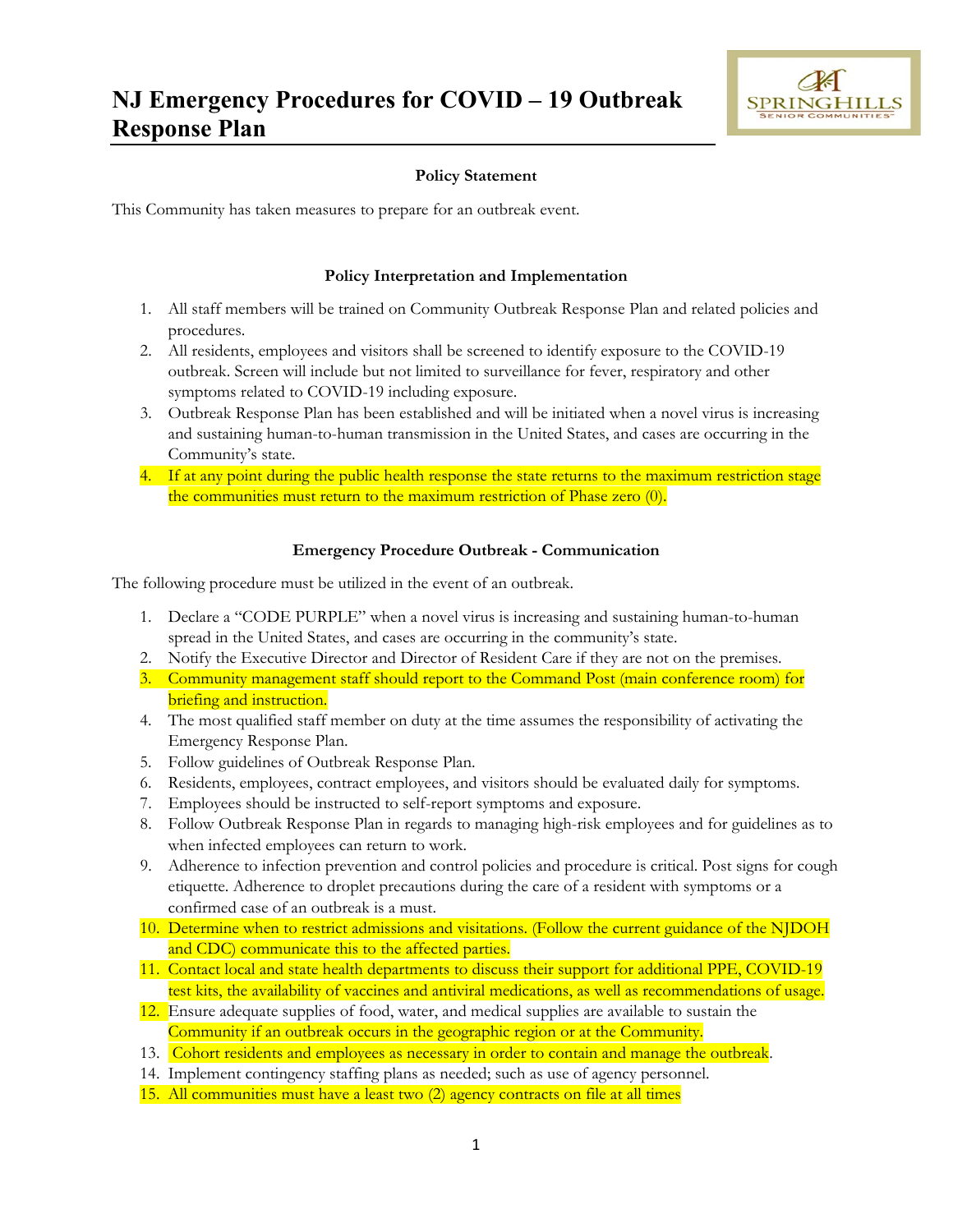

### **Outbreak Plan**

- 1. This Community has designated the Director of Resident Care as the Outbreak Response Coordinator.
- 2.  $He/she$  and the Executive Director, and the management team will address outbreak emergency plan preparedness.
- 3. All staff, residents and family members will be notified using one or more of the following communication methods
	- a. Email
	- b. Phone
	- c. Letter
	- d. In person or through social media platforms

4. Communication updates will occur at least weekly for resident's family and their representatives.

#### **Surveillance and Detection**

- 1. The Executive Director is responsible for monitoring public health advisories (federal and state) and updating the management team; particularly when an outbreak has been reported in the United States and is nearing the specific geographic location.
- 2. A protocol will be developed to monitor potential outbreak illnesses in residents and staff, which tracks illness trends.
	- a. The admission policy includes that residents admitted during periods of an outbreak should be assessed for symptoms of the outbreak illness.
	- b. A system is implemented to daily monitor residents and staff for symptoms of outbreak illness as well as confirmed cases of outbreak illness.
	- c. Information from the monitoring systems is utilized to implement prevention interventions, such as isolation or cohorting.

\_\_\_\_\_\_\_\_\_\_\_\_\_\_\_\_\_\_\_\_\_\_\_\_\_\_\_\_\_\_\_\_\_\_\_\_\_\_\_\_\_\_\_\_\_\_\_\_\_\_\_\_\_\_\_\_\_\_\_\_\_\_\_\_\_\_\_\_\_\_\_\_

\_\_\_\_\_\_\_\_\_\_\_\_\_\_\_\_\_\_\_\_\_\_\_\_\_\_\_\_\_\_\_\_\_\_\_\_\_\_\_\_\_\_\_\_\_\_\_\_\_\_\_\_\_\_\_\_\_\_\_\_\_\_\_\_\_\_\_\_\_\_\_\_\_\_\_

### **Communication**

1. The Director of Resident Care is responsible for communications with the local health authorities during an outbreak.

\_\_\_\_\_\_\_\_\_\_\_\_\_\_\_\_\_\_\_\_\_\_\_\_\_\_\_\_\_\_\_\_\_\_\_\_\_\_\_\_\_\_\_\_\_\_\_\_\_\_\_\_\_\_\_\_\_\_\_\_

\_\_\_\_\_\_\_\_\_\_\_\_\_\_\_\_\_\_\_\_\_\_\_\_\_\_\_\_\_\_\_\_\_\_\_\_\_\_\_\_\_\_\_\_\_\_\_\_\_\_\_\_\_\_\_\_\_\_\_\_\_\_\_

- a. Local health department contact information:
- b. State health department contact information:
- 2. The Director of Resident Care and the Executive Director is responsible for communicating with the staff, residents, and their families regarding the status and impact of the outbreak in the community. One voice speaking for the community ensures for accurate and timely information.
- 3. Communication includes usage of the Associate Directory to notify staff members of the outbreak. Efforts must be made, such as phone calls and posted signage to alert visitors, family members, volunteers, vendors, and staff members about the status of the outbreak in the Community.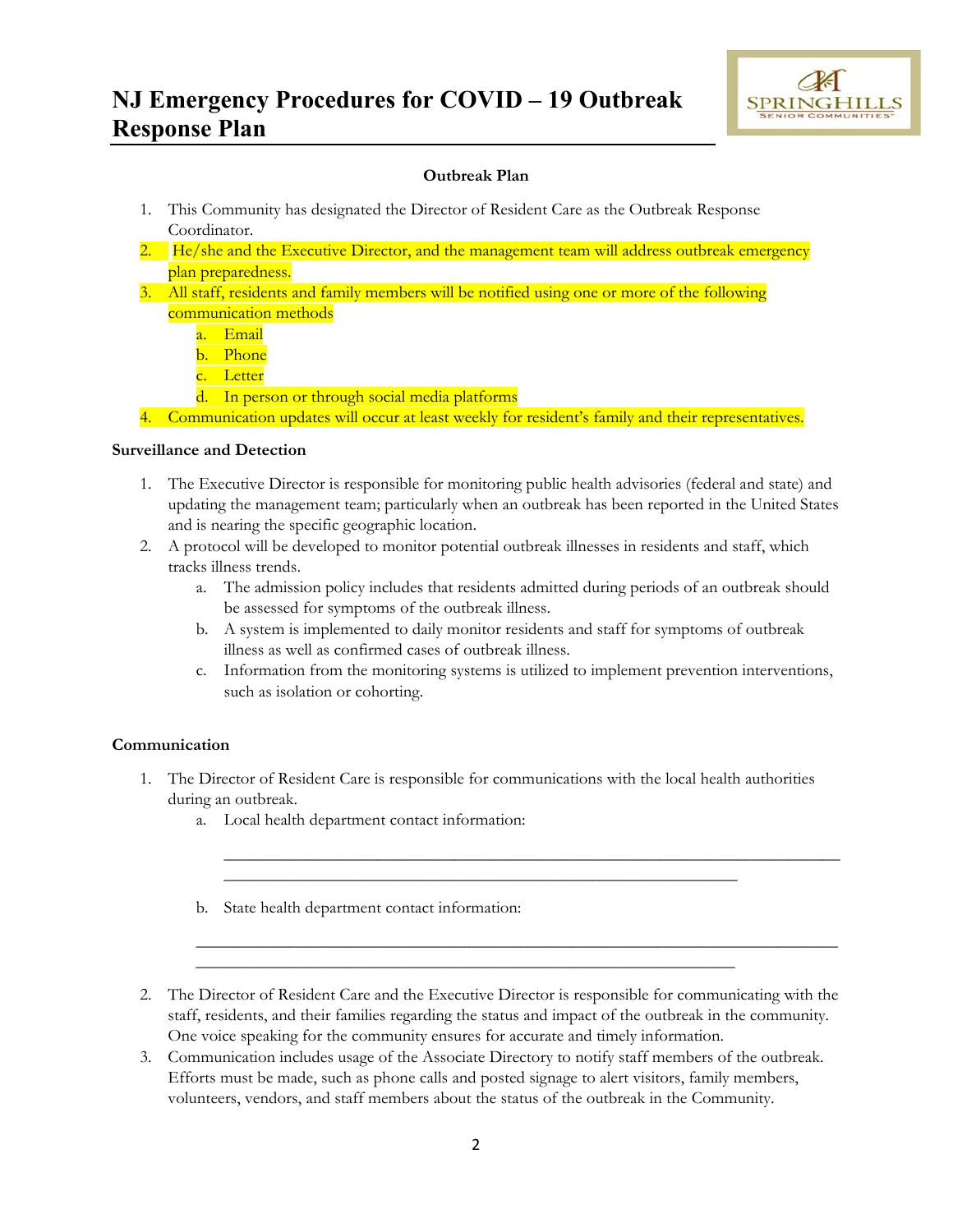

- 4. The Director of Resident Care/Executive Director also maintains communications with the Emergency Management Coordinator, local hospitals, local Emergency Management Services, as well as other providers regarding the status of the outbreak.
- 5. Family members and responsible parties are notified prior to an outbreak that visitations may be restricted during an outbreak to protect the safety of their loved ones.

### **Education and Training**

The Director of Resident Care and other Department Managers are responsible for coordinating education and training on outbreak for their department staff. Local health department and hospital-sponsored resources are researched, as well as usage of web-based training programs. **Trainings will include All Associates and Agency personnel.**

- **1.**
- a. Education and training of staff members regarding infection prevention and control precautions, standard and droplet precautions, as well as respiratory hygiene/cough etiquette should be ongoing to prevent the spread of infections, but particularly at the first point of contact with a potentially infected person with the outbreak illness.
- b. Education and training should include the usage of language and reading-level appropriate, informational materials, such as brochures, posters on outbreak illness, as well as relevant policies. Such materials should be developed or obtained from www.cdc.gov.
- c. Informational materials should be disseminated before and during outbreaks.

### **Infection Prevention and Control**

- 1. Cleaning and disinfection for outbreak follows the CDC recommended cleaning chemicals for COVID-19 and other types of viral, gastrointestinal and respiratory infections.
- 2. Infection prevention and control policies require staff to use Standard and Droplet Precautions (i.e., mask for close contact with symptomatic residents).
- 3. Respiratory hygiene/cough etiquette should be practiced.
- 4. The Director of Resident Care shall have in place procedures to cohort symptomatic residents or groups using one of more of the following strategies:
	- a. Confining symptomatic residents and their exposed roommates to their room.
	- b. Placing symptomatic residents together in one area of the Community.
	- c. Closing units where symptomatic and asymptomatic residents reside, i.e., restricting all residents to an affected unit, regardless of symptoms.
	- d. Develop criteria for closing units or the entire Community to new admissions during an outbreak.
	- e. Ensure visitor limitations are enforced.

### **Occupational Health**

- 1. Practices are in place that addresses the needs of symptomatic staff and Community staffing needs, including:
	- a. Handling staff members who develop symptoms while at work.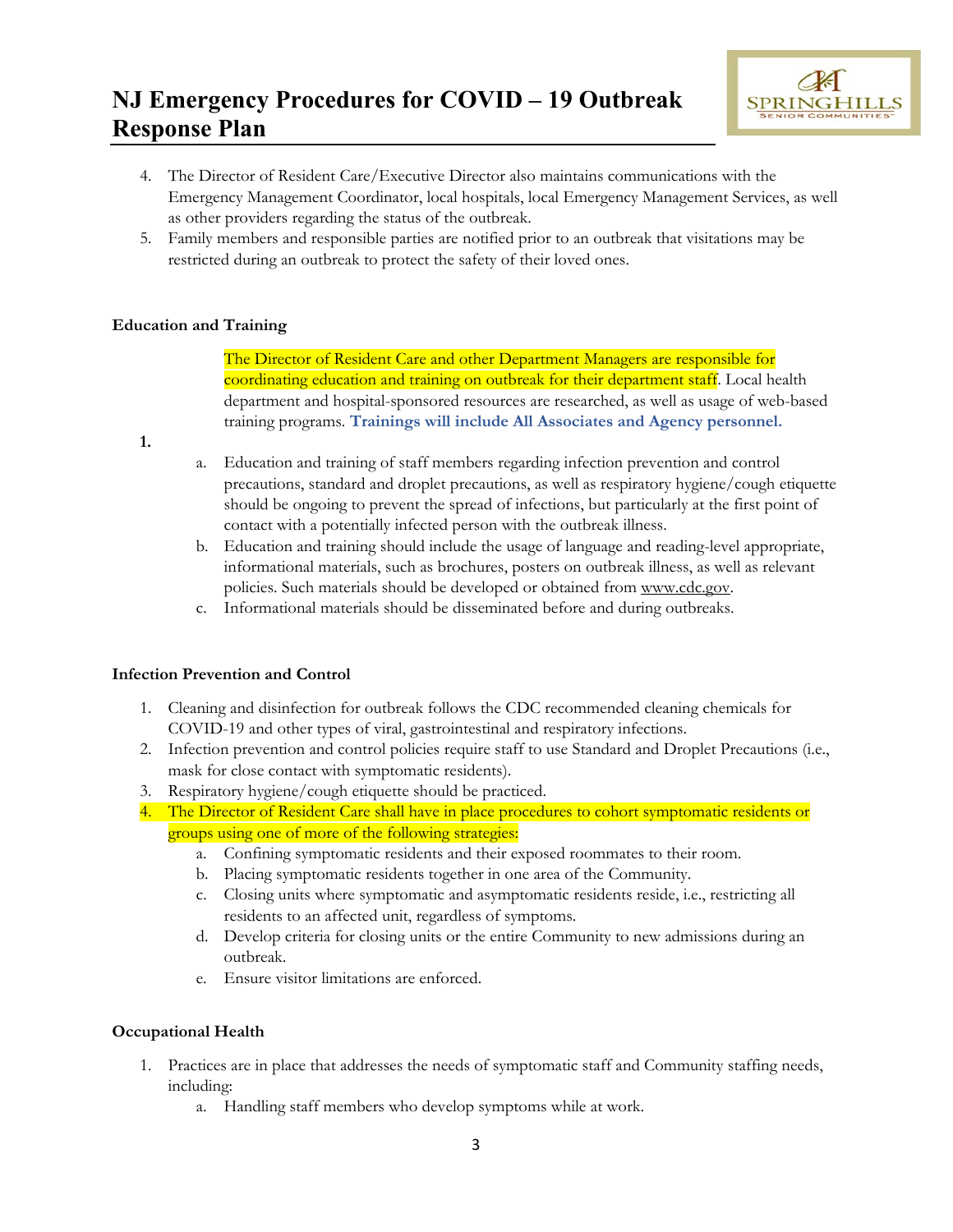

- b. When staff members who are symptomatic, but well enough to work, are permitted to continue working.
- c. Staff members who need to care for ill family members.
- d. Determining when staff may return to work after having outbreak illness.
- 2. A contingency staffing plan is in place that identifies the minimum staffing needs and prioritizes critical and non-essential services, based on residents' needs and essential Community operations. The staffing plan includes collaboration with local and regional planning and response groups to address widespread healthcare staffing shortages during a crisis.
- 3. Staff are educated to self-assess and report symptoms of outbreak illness before reporting to duty.
- 4. Mental health services or faith-based resources will be available to provide counseling to staff during an outbreak.
- 5. Outbreak illness vaccinations of staff are encouraged and monitored when made available
- 6. High-risk employees (pregnant or immuno-compromised) will be monitored and managed by placing them on administrative leave or altering their work assignments when feasible.

### **Vaccinations and Antiviral Usage (when made available)**

- 1. The Centers for Disease Control (CDC) and the Health Department will be contacted to obtain the most current recommendations and guidance for the usage, availability, access, and distribution of vaccines and antiviral medications during an outbreak, if applicable.
- 2. Guidance from the State Health Department will be sought to estimate the number of staff and residents who are targeted as first and second priority for receipt of vaccine or antiviral prophylaxis, if applicable.
- 3. A plan is in place to expedite delivery of vaccine or antiviral prophylaxis, if applicable**.**

### **Preparedness of Supplies and Surge Capacity**

- 1. Quantities of essential food, materials, medical supplies, and equipment have been determined to sustain the Community for a three-week outbreak. A predetermined amount of supplies are stored at the Community or satellite location.
- 2. Capacity for deceased residents has been determined, including a space to serve as a temporary morgue.

#### **Certain Phases of an Outbreak Alert Should Include Specific Precautions:**

- 1. When an outbreak illness has been detected in the United States with increased and sustained human-to-human spread:
	- a. All prospective residents and employees will be screened if they have had recent travels or close contact with other ill persons who have recently traveled to a previously affected outbreak illness area.
	- b. Infection prevention and control training will be initiated for Outbreak Preparedness.
- 2. When an outbreak illness is increasing and sustaining human-to-human spread in the United States and cases are occurring in the Community's state:
	- a. All prospective residents and employees will be screened to identify exposure to outbreak illness. Fever and respiratory symptoms will be screened following exposure for 2 to 14 days.
	- b. Residents, employees, contract employees, and visitors will be evaluated daily for symptoms. Employees will be instructed to self-report symptoms and exposure.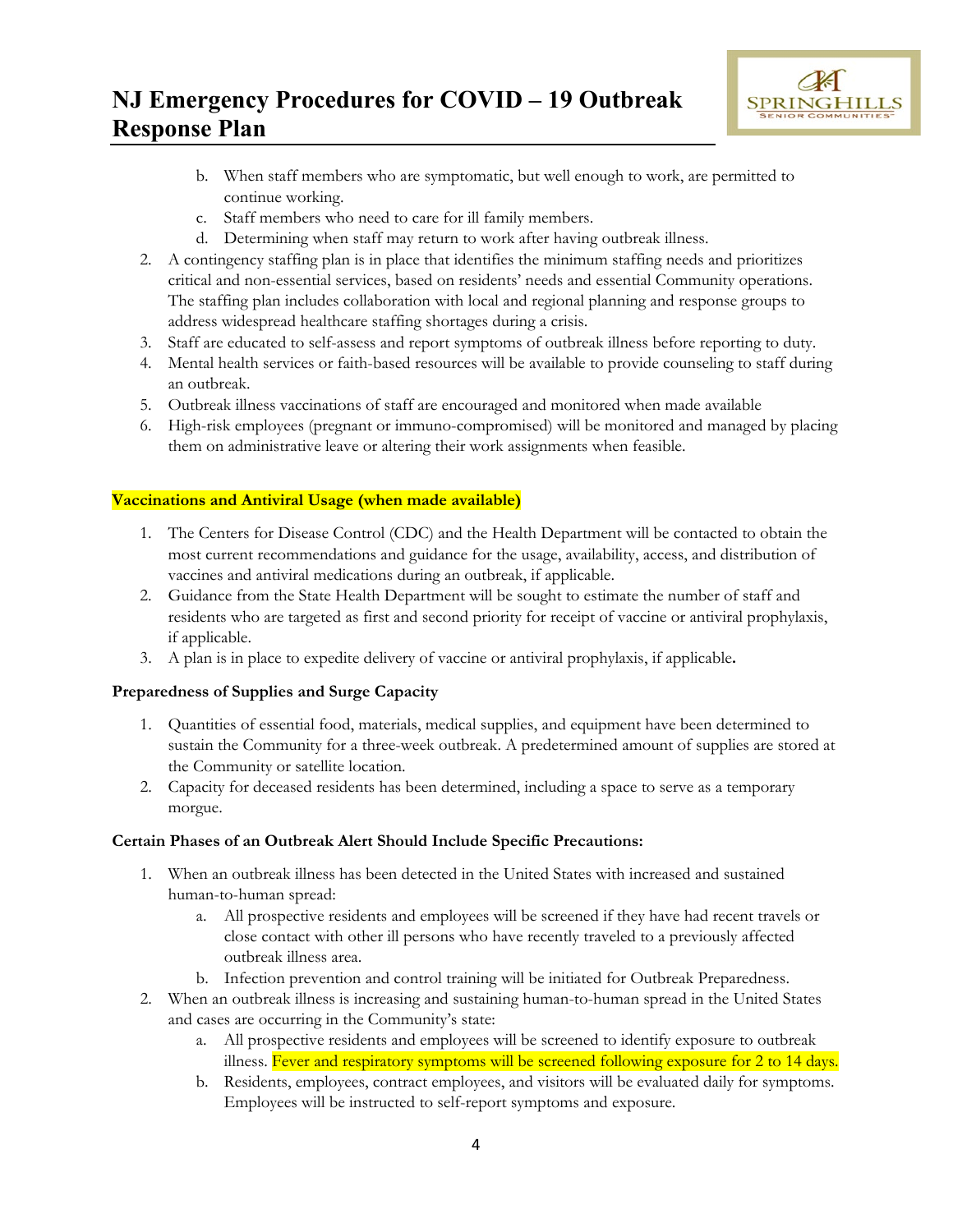

- c. Guidelines will be established as to when infected employees can return to work.
- d. Adherence to infection prevention and control policies and procedure is critical.
- e. Signs will be posted to remind staff, residents and visitors of cough etiquette. Adherence to droplet precautions during the care of a resident with symptoms or a confirmed case of outbreak illness is a must.
- f. The Director of Resident Care in collaboration with the Executive Director will determine when to restrict admissions and visitations. Communicate this to the affected parties.
- g. Local and State Health Departments will be contacted to discuss the availability of additional supplies i.e. PPE viral testing kits for COVID-19.
- h. Adequate supplies of food, water, and medical supplies will be available to sustain the Community if outbreak occurs in the geographic region or at the Community.
- i. Residents and employees will be cohorted as necessary when possible.
- j. Contingency staffing plans will be implemented as needed (i.e. agency).

### **Cohorting Policy and Procedure**

#### **Policy**

The Community will determine which residents can be cohorted. Cohorting refers to the practice of grouping residents infected or colonized with the same infectious agent together to confine their care to one area and prevent contact with susceptible residents (cohorting residents).

#### Procedure

In order to slow the spread of COVID-19 in the community and protect vulnerable population from contracting the virus, the Commissioner of the Department of Health hereby ORDERS that any community unable to effectively cohort its residents in accordance with the minimum requirements set forth below shall immediately curtail admissions as follows:

- 1. The community shall specifically allow for:
	- a. Overall separation of residents
	- b. Dedicating staff to each cohort; and
	- c. Allowing for necessary space to do so at the onset of an outbreak.
- 2. The community shall identify a minimum of three cohort groups:
	- a. Individuals who are showing symptoms of COVID-19 or who have tested positive for COVID-19.
	- b. Individuals who have been exposed to someone who has tested positive for COVID-19 or has shown symptoms of COVID-19(i.e., individuals who are not themselves symptomatic, but may potentially be incubating the virus); and
	- c. Individuals who are not ill and have not been exposed.
- 3. The community shall be prohibited from accepting admissions or readmissions of individuals if the community has COVID-19 results and does not have the ability to:
	- a. Cohort as in 1.ABOVE;
	- b. Follow CDC guidance for infection prevention and control; and
	- c. Maintain adequate staffing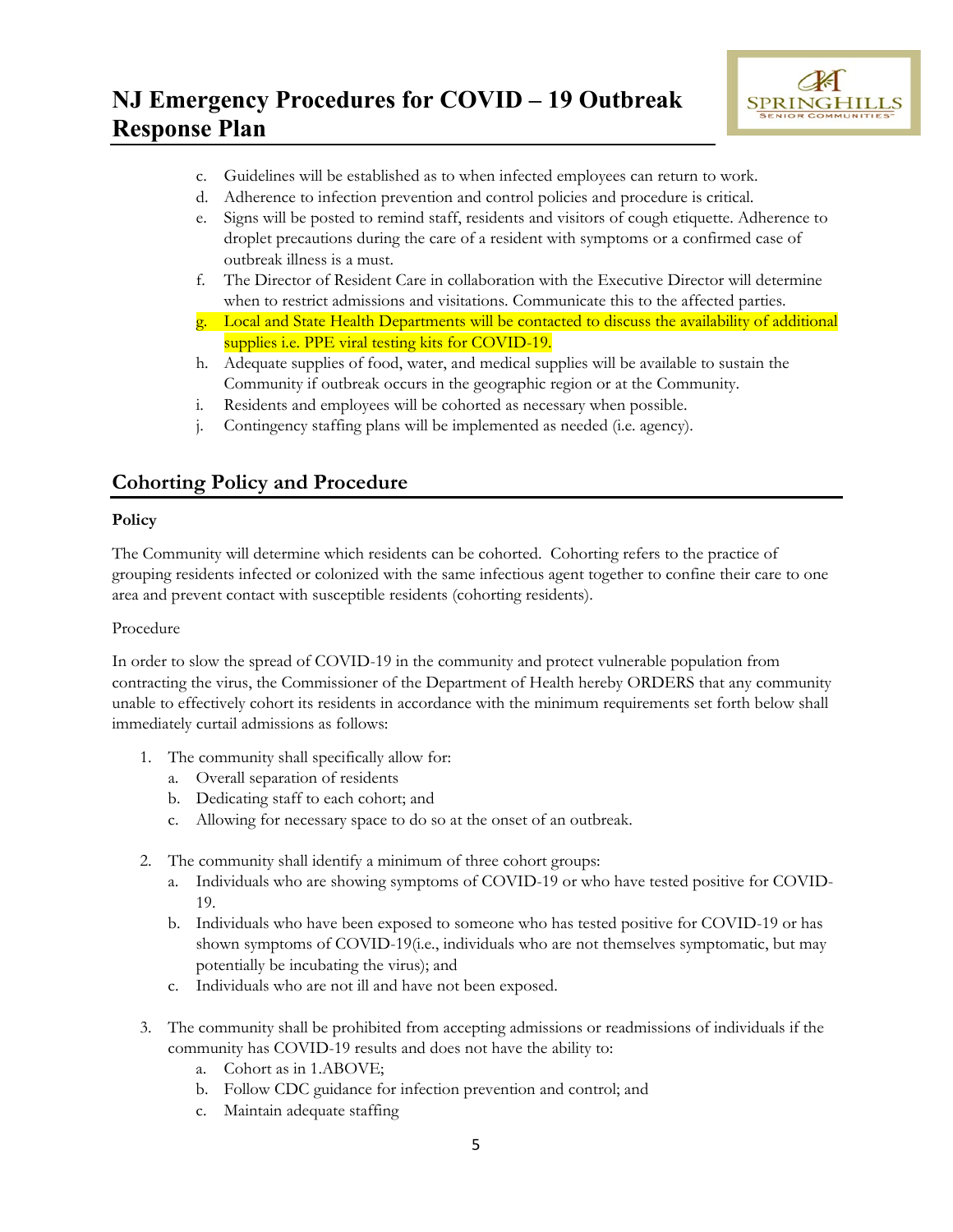

- 3. The community shall be permitted to accept admissions or readmissions of individuals if the community has COVID-19 residents and the community can:
	- a. Cohort as in 1. ABOVE
	- b. Follow CDC guidance for infection prevention and control; and
	- c. Maintain adequate staffing.
- 4. A community without any COVID-19 Positive residents shall be permitted to accept admissions or readmissions of individual with or without COVID-19 if the community has the ability to:
	- a. Cohort as in 1b.ABOVE
	- b. Follow CDC guidance for infection prevention and control; and
	- c. Maintain adequate staffing
- 5. Admissions or readmissions for persons under investigation for COVID-19 is permitted only if they can be placed in isolation.
- 6. The community shall comply with infection control measures as per the Departments guidance available at [http://www.nj.gov/health/cd/documents/topics/NCOV/COVID LTC Recommendations.pdf](http://www.nj.gov/health/cd/documents/topics/NCOV/COVID%20LTC%20Recommendations.pdf)
- 7. The community shall implement outbreak interventions outlined in the Department's Outbreak Management Checklist available at [https://www.nj.gov/health/cd/documents/topics/NCOV/COVID Outbreaks Management](https://www.nj.gov/health/cd/documents/topics/NCOV/COVID%20Outbreaks%20Management%20Checklist.pdf)  [Checklist.pdf](https://www.nj.gov/health/cd/documents/topics/NCOV/COVID%20Outbreaks%20Management%20Checklist.pdf)

### **Reporting Communicable Diseases**

### **Purpose**

The purpose of this procedure is to guide reporting of suspected and confirmed communicable diseases to the appropriate governmental agency or authority.

General Guidelines

- 1. All reportable infectious diseases (residents' or employees') must be reported to the Director of Resident Care as soon as a definite diagnosis is made or strongly suspected.
- 2. The Director of Resident Care is responsible for notifying the local, district, or state health department of confirmed cases of state-specific reportable diseases.
- 3. Diseases that are included in state lists of reportable diseases may also include diseases that must be reported to the CDC (Nationally Notifiable Diseases).
- 4. Reportable diseases are divided into several groups:
	- a. Mandatory written reporting: a report of the disease must be made in writing.
	- b. Mandatory reporting by telephone: a health care provider must make a report by phone.
	- c. Report of total number of cases.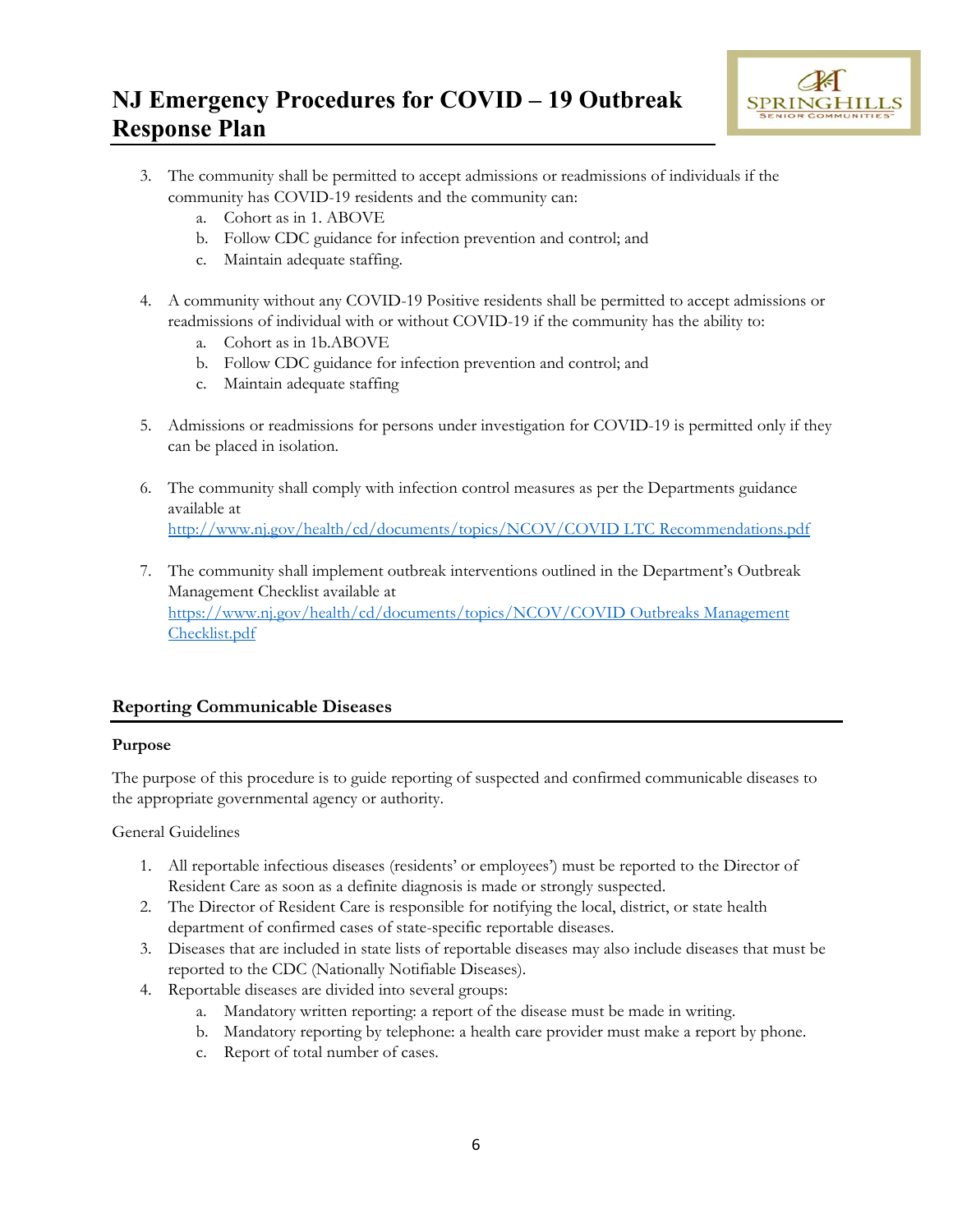

- 5. When a disease has been reported to the local, district, or state health department, the Director of Resident Care is responsible for maintaining an in-house report of such action, including the date and time of the report.
- 6. Should the resident or employee reside in another county, the disease must be reported directly to the county of residence (if known). If such information is not known, the disease will be reported to the local county health department.

### **Notification**

#### **Policy Statement**

This Community has taken measures to notify residents, family, and staff in the event of an outbreak.

#### **Notification**

- 1. Any Associate should immediately report any resident(s) or staff member(s) with a sudden onset of symptoms suggestive of outbreak illness to the person in charge and/or the Director of Resident Care, who should immediately take appropriate action.
- 2. The VP of Clinical Services and VP Operations ALF and medical director should be consulted any time the Community suspects an outbreak.
- 3. New cases of ill residents and staff should be recorded each shift using a line listing or Infection Log.
- 4. Notify the local health department of any suspected or confirmed outbreak and consult with them about laboratory testing. The local health department will request the following information:
	- a. Number of ill residents and staff
	- b. Onset of illness
	- c. Signs and symptoms of the illness
	- d. Any laboratory tests complete or pending
	- e. Job duties of any ill staff
- 5. Notify "sister" facilities that may share staff, facilities, or other resources with the affected Community or unit so they can implement proper infection prevention and control measures and monitor for illness.
- 6. Offering alternative means of communication for people who would otherwise visit, such as virtual communications (phone, video-communication, etc.)
- 7. On a case by case bases families will be allowed minimum visits for any resident on end of life crises or extenuating circumstance. This allowance must be approved by the Director of Resident Care or Executive Director.
- 8. Mandatory confidential daily screening of everyone who comes into the site (necessary visitors, contractors, volunteers, vendors, delivery persons and physicians, among others) for potential exposure will be done. This will include taking temperatures. For any individuals who decline to be screened or who will meet any of the criteria for potential exposure, they will be politely asked to leave the Community.
- 9. Staff Agency, Contractors, Private Aides, and Companions will be required to complete a screening and acknowledge that they will immediately report any signs and symptoms of respiratory infection to their manager/designee on duty AND that they received CDC handouts related to infection preventing and donning/doffing PPE.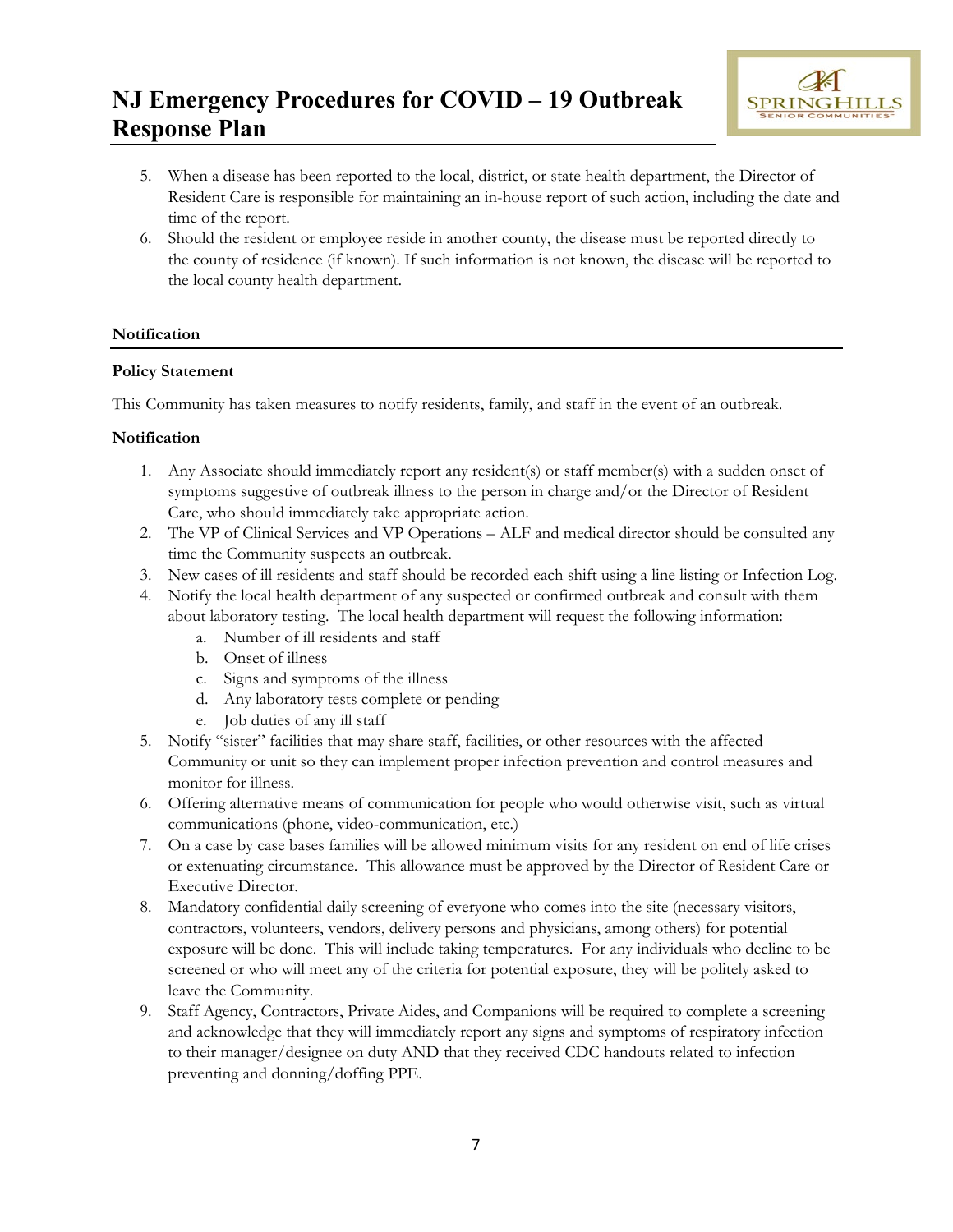

- 10. Screening will be conducted every day with every individual who enters the Community, since exposure can occur at any time.
- 11. If employee develops symptoms while at work, the employee should stop working, put on a face mask immediately and notify the manager.
- 12. Follow HR sick leave policies that allow employees to stay home if they have symptoms of respiratory infection.

## **Monitoring**

### **Policy Statement**

This Community has taken measures to monitor residents, family, and staff in the event of an outbreak.

- *Screen and log all persons entering the community*; and all staff at the beginning of each shift. For any sign or symptoms of COVID-19, including but not limited to:
	- 1. Chills
	- 2. Cough
	- **3.** Shortness of Breath
	- 4. Sore Throat
	- 5. Fatigue
	- 6. Muscle or body aches
	- 7. Headaches
	- 8. New loss of taste or smell
	- 9. Congestion or runny nose
	- 10. Nausea or vomiting
	- 11. diarrhea

### **Monitoring**

- 1. Restrict residents with fever or acute respiratory symptoms to their room. If they must leave the room for medically necessary procedures, have the resident wear a facemask (if tolerated). Director of Resident Care will follow the CDC criteria to guide evaluation of PUI for COVID-19.
- 2. In general, for care of residents with undiagnosed respiratory infection use Standard, Contact, and Droplet Precautions with eye protection unless suspected diagnosis required Airborne Precautions (e.g., COVID-19, Influenza, and Tuberculosis).
- 3. Residents potentially exposed will not be transferred consistent with the most recent CMS guidelines unless their clinical status requires transfer and the physician orders it.
- 4. Staff who develop respiratory symptoms are to apply facemasks and report to the Director of Resident Care and human resources. Ill staff may not return to work until they have been afebrile longer than 72 hours (without antipyretic treatment) and respiratory symptoms have improved.
- 5. Director of Resident Care should monitor their local and state public health sources to understand COVID-19 activity in their community.
- 6. The administrative staff, including the Director of Resident Care Services, and the Executive Director will manage visitor access and movement within the Community.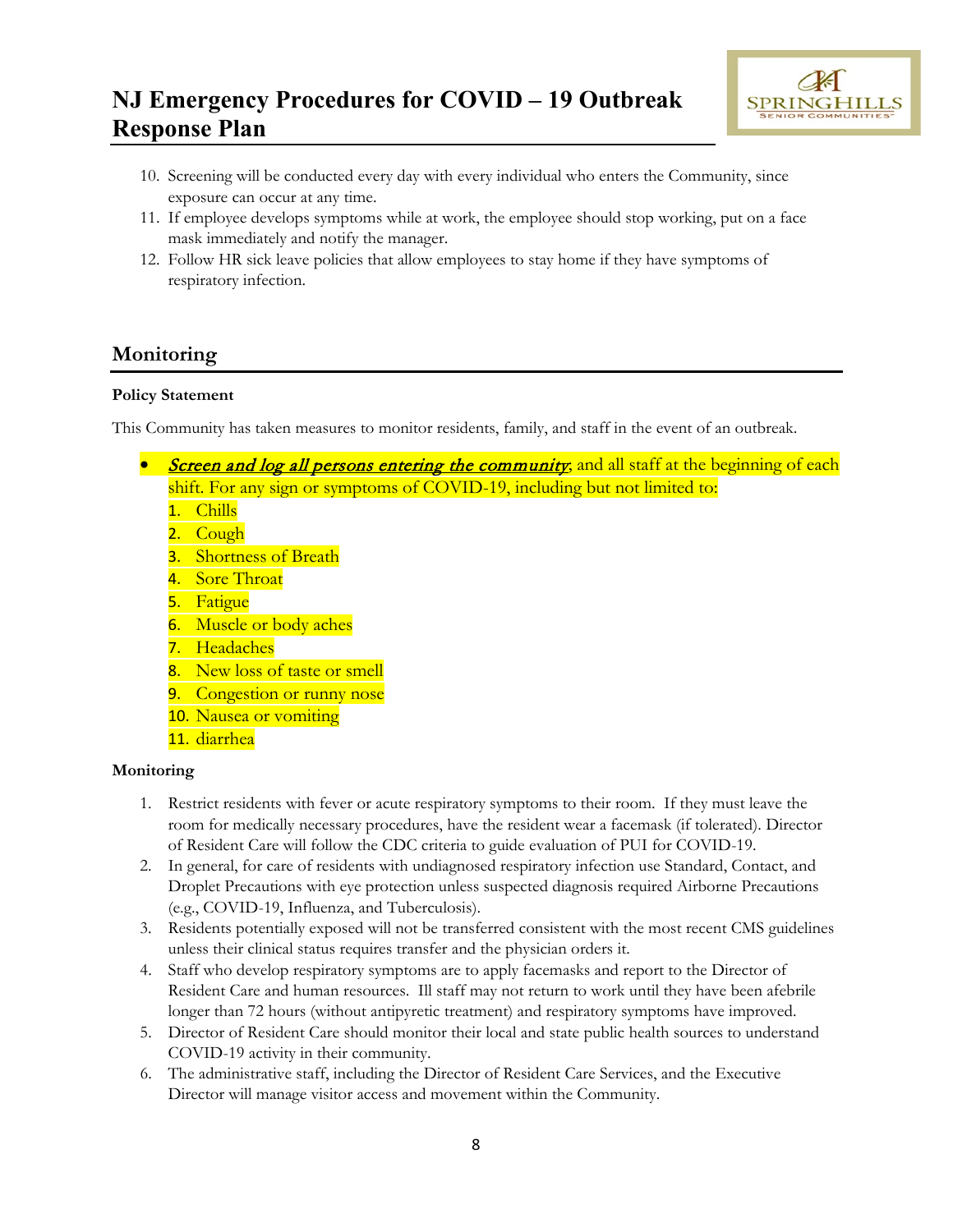

- a. Visitors for residents in isolation for COVID-19 will be limited to persons who are necessary for the resident's emotional well-being and care.
- b. Exemptions to visitor restriction may be considered at the discretion of the Community; i.e. Hospice residents in crisis or imminent death.
- c. Regardless of restriction policy, all visitors will be instructed to follow respiratory hygiene and cough etiquette precautions.
- d. Visits to residents in isolation for outbreak illness will be scheduled and controlled to allow for:
	- i. Screening visitors for symptoms of acute respiratory illness before entering the Community; and
	- ii. Providing instruction, before visitors enter residents' rooms, no hand equipment (PPE) while in the resident's room.
- e. Visitors will not be present during aerosol-generating procedures.
- f. Visitors will be instructed to limit their movement within the Community.
- g. Visitors may be advised to contact their healthcare provider for information about outbreak illness.
- 7. The Director of Resident Care will monitor outbreak illness activity.
	- a. The Director of Resident Care has established procedures for monitoring and reporting outbreak illness activity in the Community.
	- b. The Director of Resident Care maintains close communication and collaboration with local and state health authorities.

#### **Infected Healthcare Workers**

- 1. The Director of Resident Care and/or designee will monitor and manage ill healthcare personnel. Staff who develop fever and respiratory symptoms will be:
	- a. Instructed not to report to work, or if at work, to stop resident-care activities, and promptly notify their supervisor and the Director of Resident Care and/or designee for further instructions.
	- b. Reminded that adherence to respiratory hygiene and cough etiquette after returning to work is always important.
		- (1) If symptoms such as cough and sneezing are still present, staff must wear a facemask during resident-care interaction for activities of daily living.
		- (2) The importance of performing frequent hand hygiene (especially before and after each resident contact and contact with respiratory secretions) will be reinforced. (Include signage throughout the community, and all bathrooms and sink areas.
	- c. Excluded from work until at least 72 hours after they no longer have a fever (without the use of fever-reducing medicines such as acetaminophen). Those with ongoing respiratory symptoms will be considered for evaluation by the Director of Resident Care and/or designee to determine appropriateness of contact with residents.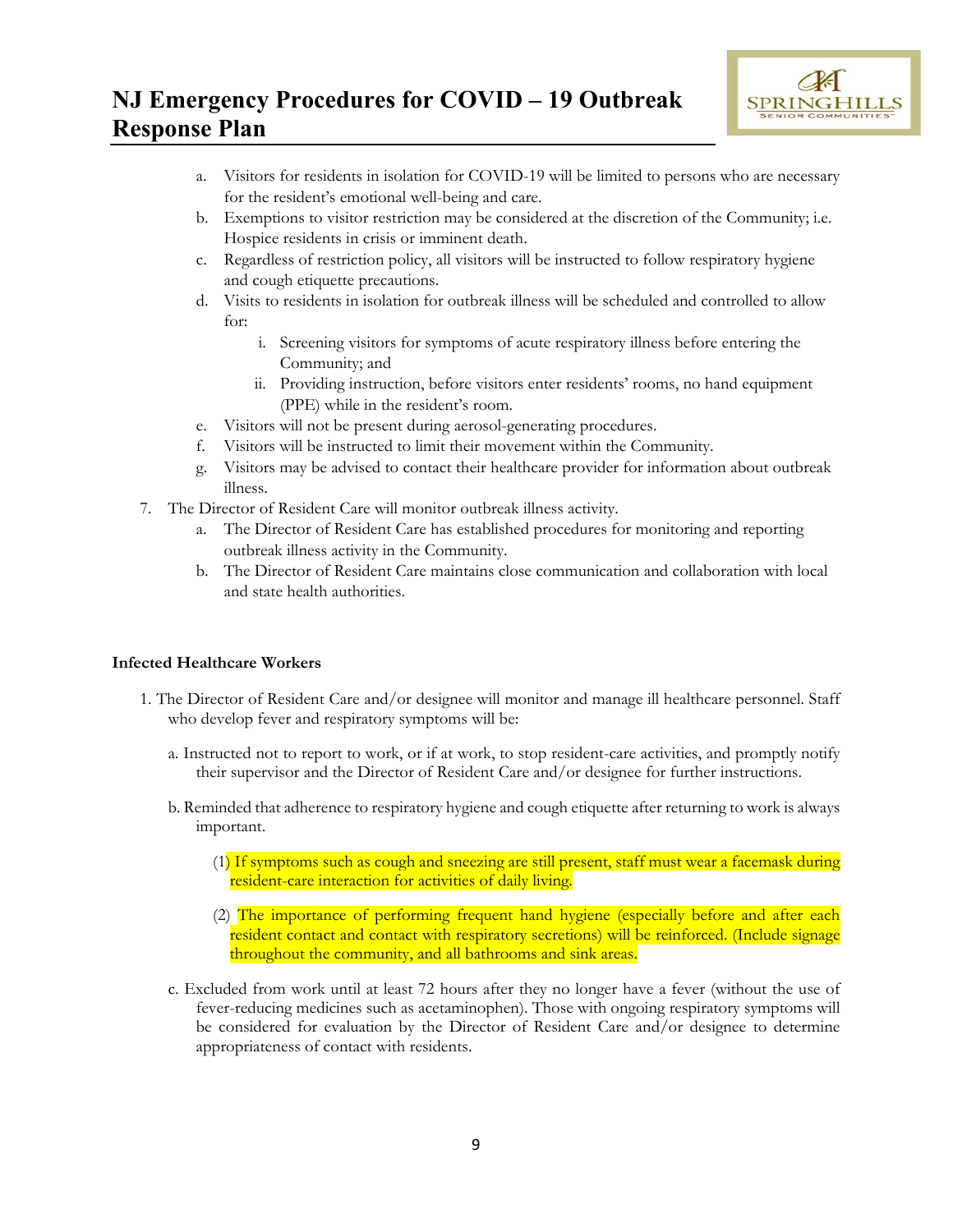

- d. Considered for temporary reassignment or exclusion from work for  $7 14$  days from symptom onset or until the resolution of symptoms, whichever is longer, if returning to care for immunocompromised residents?
- 2. Staff with fever will be sent home for a period of at least 72 hour and at least 24 hour without aid of antipyretic and no evidence of other symptoms which can be related to COVID-19. The staff must be tested for COVID-19.
- 3. Staff who develop acute respiratory symptoms without fever may still have a COVID-19 infection and will be: tested for COVID-19 as well as:
	- a. Considered for evaluation by the Director of Resident Care to determine appropriateness of contact with residents.
	- b. Reminded that adherence to respiratory hygiene and cough etiquette after returning to work is always important. If symptoms such as cough and sneezing are still present, staff will wear a facemask during resident care activities. The importance of performing frequent hand hygiene (especially before and after each resident contact) will be reinforced.
	- c. Allowed to continue or return to work unless assigned to care for immunocompromised residents.
	- d. If assigned to care for immunocompromised residents, considered for temporary reassignment or considered for exclusion from work for 7 to 14 days from symptom onset or until the resolution of all non-cough symptoms, whichever is longer?
- 4. The following human resources practices are in place:
	- a. Sick leave policies for staff are non-punitive, flexible and consistent with public health guidance to allow and encourage staff with suspected or confirmed influenza to stay home.
	- b. All staff, including staff who are not directly employed by the healthcare Community but provide essential daily services, are made aware of the sick leave policies.
	- c. Procedures are established for:
		- (1) Tracking absences;
		- (2) Reviewing job tasks and ensuring that personnel known to be at higher risk for exposure to those with suspected or confirmed COVID-19 are given priority for vaccination;
		- (3) Ensuring that employees have prompt access, including via telephone to medical consultation and, if necessary, early treatment; and
		- (4) Promptly identifying individuals with possible COVID-19.
- 5. Staff will self-assess for symptoms of febrile respiratory illness. Decisions about work restrictions and assignments for staff with respiratory illness will be guided by clinical signs and symptoms.

#### **Management of Residents**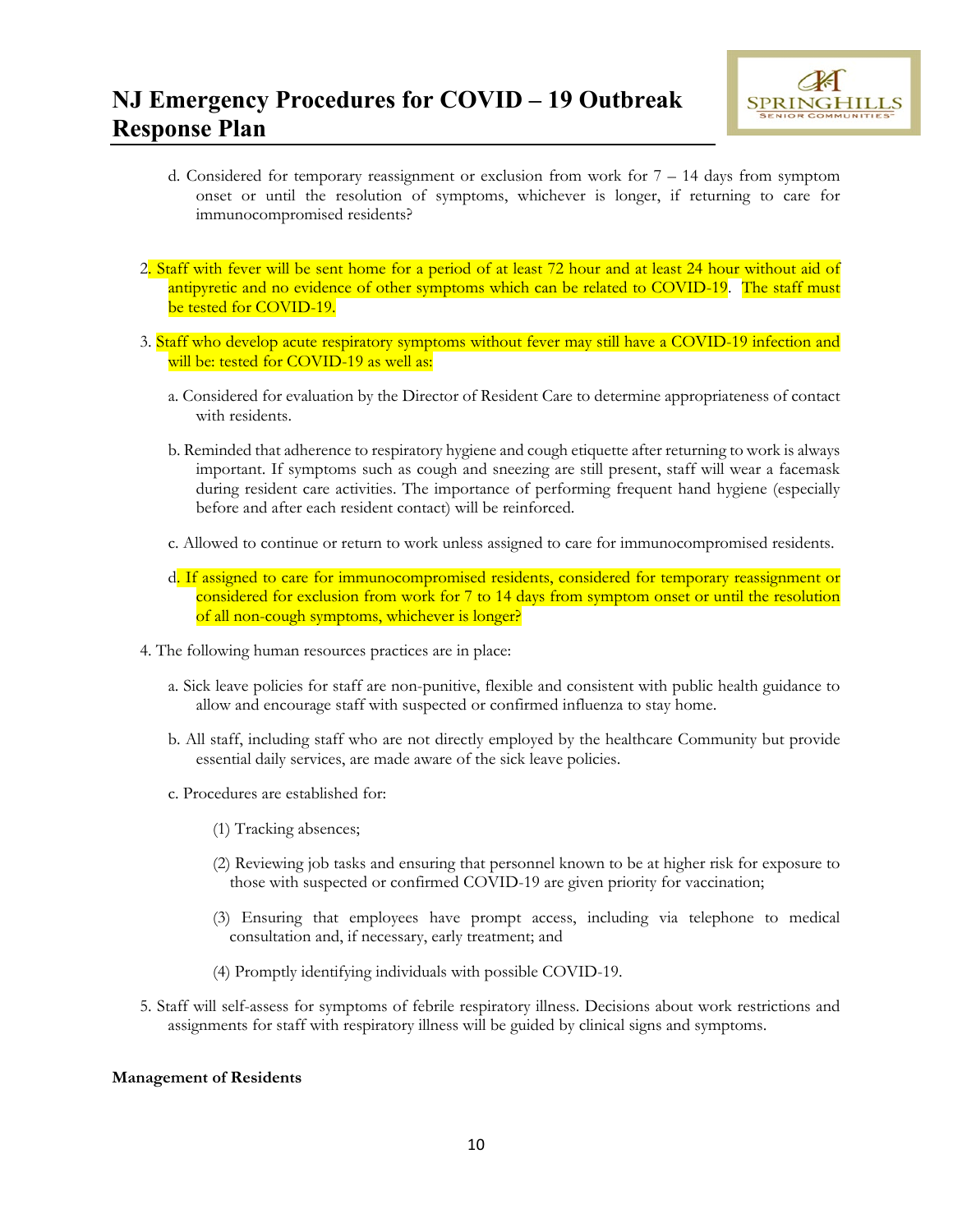

- 1. Restrict residents under surveillance to their apartment for 14 days after a new move.
- 2. Efforts should be made to minimize movement of residents from an affected unit of Community to an unaffected location. In most circumstances, asymptomatic, exposed residents should **not** be moved from an affected to an unaffected resident unit. The value in moving asymptomatic residents who have been exposed (e.g., to a symptomatic roommate) is uncertain since they may already be infected and be incubating the virus.
- 3. Evaluate the need to cancel communal meals and group activities until 14 days after the last positive case.
- 4. Clean and disinfect all equipment between residents including, but not limited to: blood pressure cuffs, stethoscopes, electronic thermometers and transfer equipment. Consider dedicating commonly used equipment for use in affected areas only.
- 5. Cleaning of Medication Carts before start of shift, after Medication Pass completion and end of shift.
- 6. Ensure health care providers managing a symptomatic resident's medical care are aware of their resident's illness to determine if any changes to medical management are warranted.
	- a. Consult with health care providers for residents experiencing vomiting or diarrhea who are also taking fluid-depleting drugs and/or laxatives.
	- b. Consult with health care providers regarding the use of anti-emetics or anti-motility agents.
	- c. For residents experiencing vomiting or diarrhea, monitor hydration status to include implementation of intake and output monitoring.
- **7.** Limit new admissions until all cases have been asymptomatic for at least 14 days. **If new admissions are being considered, consult with the physician and the Community medical director if utilizing.**
	- a. Consider admitting resident(s) to an unaffected area or to an area where all cases have been asymptomatic for 14 days.
	- b. Inform prospective residents and their health care provider about the ongoing outbreak in the admitting Community.
- 8. If any resident, regardless of symptoms, is transferred to a hospital or other Community, you should notify the Community.
- 9. Discourage sharing of resident's personal food supplies or other personal belongings for the duration of the outbreak.
- 10. Utilize disposable items during outbreak period.

## **Laboratory Testing**

**Policy:** Provide guidance to the staff in the appropriate testing and handling of cultures.

### **Procedure:**

- 1. Cultures are to be obtained from residents upon a physician's order only.
- 2. Cultures are to be obtained, labeled and handled according to accepted policies and procedures of the lab.
- 3. Culture results are to be called or forwarded via fax to the physician as soon as they are available.
- 4. Completed culture reports are to be reviewed by the Director of Resident Care or wellness nurse.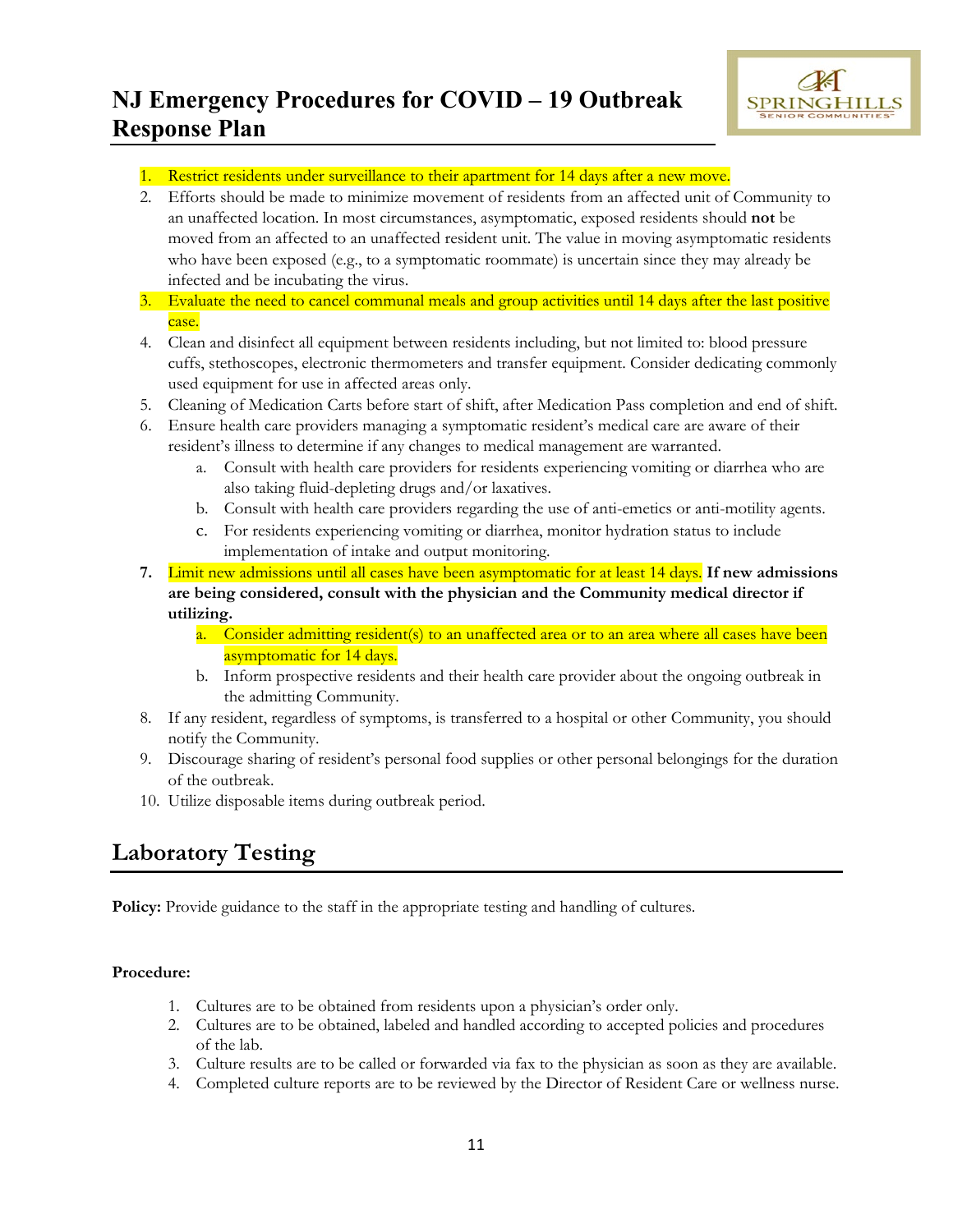

- 5. In the event of an outbreak or other infectious emergency, the Director of Resident Care has the authority to:
	- Request cultures for screening, monitoring and/or follow-up as necessary under the direction of the appropriate health authorities.
	- Report findings and consult with appropriate health authorities.

### **Procedure:**

- 1. Obtain a physician's order to collect a culture from a resident (unless under the direction of the Director of Resident Care, an outbreak or other emergency situation has occurred).
- 2. Gather appropriate equipment/supplies according to the lab policies and procedures for the type of specimen to be collected.
- 3. Don the appropriate PPE
- 4. Wash hands.
- 5. Explain to the resident what you are going to do.
- 6. Follow the accepted nursing/lab procedures to collect the specimen.
- 7. Label and handle the specimen according to the accepted lab policies and procedures using universal infection control practices.
- 8. Wash hands.
- 9. Notify the lab of the need for a specimen pick-up per lab policies and procedures.
- 10. Sign off the physician's order as completed and record the collection of the specimen in the resident's medical record. Include the following:
	- Date/time collected
	- Type of specimen
	- Source for specimen (as applicable)
	- Description of specimen (amount, color, consistency, odor, etc.)
	- Date/time lab notified and picked up specimen
- 11. Record obtaining of culture on the Infection Log and 24 hour report as appropriate.
- 12. When culture results are reported to the community, notify the physician as soon as possible.
	- Call the physician directly and read the report. Document the physician notification and response in the resident's medical chart. Record in the culture report the date and time of the physician notification.
	- Fax the culture report to the physician and follow-up with a phone call to assure that the physician received the report. Document all actions taken in the resident's medical chart.
- 13. If the physician orders an antibiotic:
	- Double check the resident's allergy information.
	- Check the sensitivity report, as available; to assure the antibiotic is appropriate for Organism.
	- Alert the physician if any problems are noted with any of the above.
- 14. Notify the Director of Resident Care if the culture results show POSITIVE FOR COVID-19; or any other infectious organism.
- 15. Record culture results on the Infection Log as appropriate.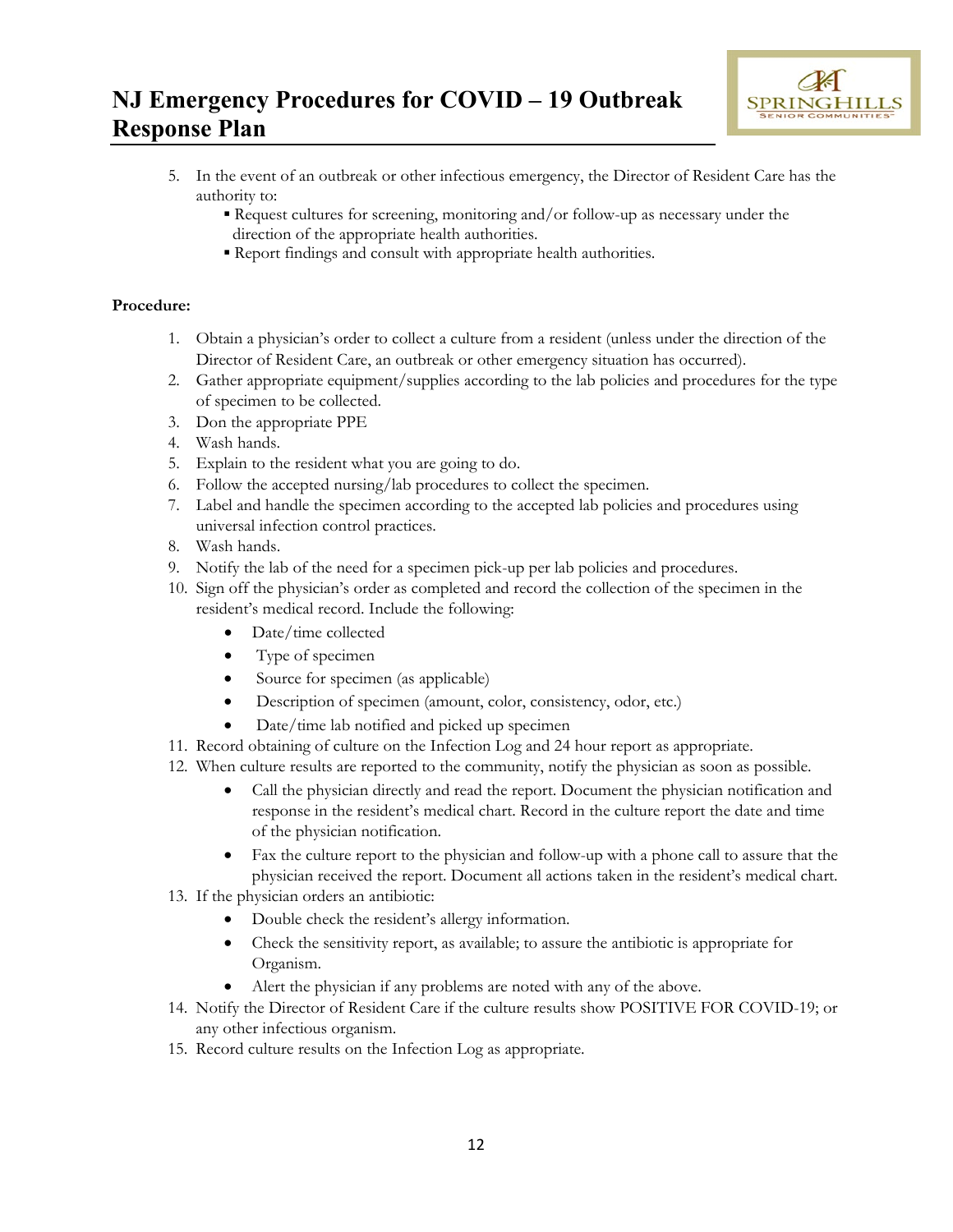

#### **Environmental Services**

- 1. During COVID-19 or other infectious outbreak housekeeping personnel will safeguard the cleanliness of the environment, thus reducing the potential of spread of infectious microorganisms. The Environmental Service Director or Housekeeping Supervisor is responsible for assuring that the routine and procedures are followed consistently by housekeeping personnel.
	- All cleaning solutions used are of the appropriate and registered by Environmental Protection Agency (EPA)
	- Cleaning supplies and equipment shall be appropriately cleaned, disinfected and stored to protect against the spread of microorganisms.
	- All personnel are responsible for promptly reporting potentially infectious conditions.
	- Record of Infection Control rounds will be utilized on a daily basis.
- 2. Cleaning after discharge and prevention of the spread of infectious organisms, guidance is provided to the staff in the cleaning practices required when a resident is discharge from the community and disinfection practice when the spread of infectious organisms exist.
	- The Director of Care will notify the housekeeping department when the possibly of the spread of infectious organism exit. (Resident testing positive for COVID-19).
	- Cleaning consist of a thorough cleaning and disinfection of the room with special emphasis on those items handled directly by the resident; furnishings, faucets handles, commodes, door knobs, etc. high touch areas.
	- Washing of walls where frequently touched areas.
	- Floor clean specific to covering; example, carpet, wood, tile, ceramic, etc.
	- Non-disposable, re-usable residents care items should be cleaned and appropriately disinfected with approved germicidal solutions before use for another resident.
- 3. Apartment cleaning is done to establish cleanliness and consistency in the way an apartment is cleaned and disinfected during an infectious outbreak
- 4. All residents' laundry will be washed and dried separately; returned to their rooms using proper infection control standards.
- 5. All common area are cleaned to establish cleanliness and consistency in the way common areas are cleaned and disinfected during an infectious outbreak.
- 6. All water Fountains are shut off, will remain inoperable during the outbreak period.
- 7. Training Clean Check Training System will be utilized for training purposes along with the policy and procedures.
	- Pandemic/Outbreak Disinfection
	- Cleaning residents rooms
	- Donning Proper PPE